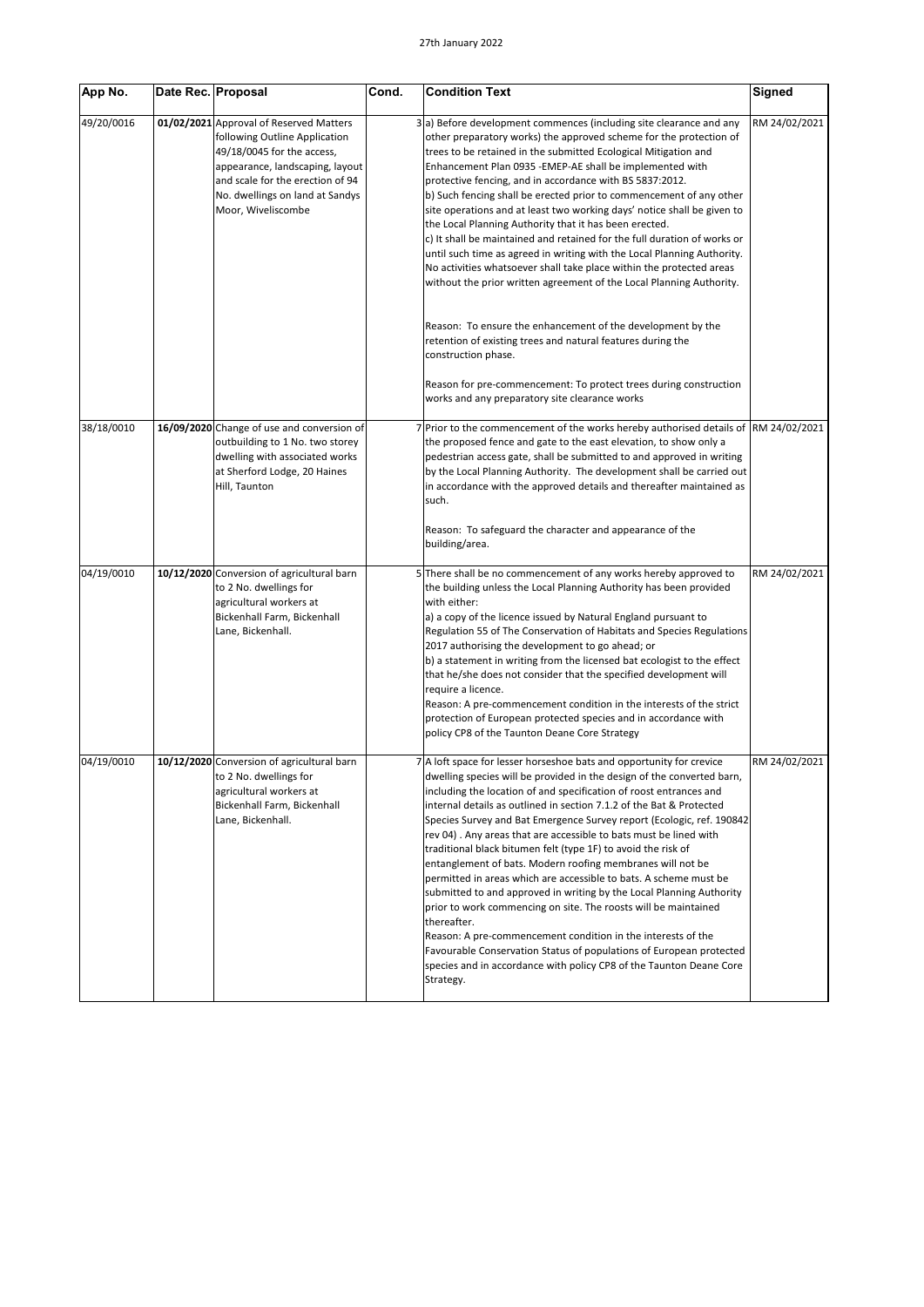| App No.    | Date Rec. Proposal |                                                                                                                                                                                                                                                                                                                                                                                                      | Cond. | <b>Condition Text</b>                                                                                                                                                                                                                                                                                                                                                                                                                                                                                                                                                                                                                                                                                                                                                                                                                                                                                                                                                                                                                                                                   | Signed        |
|------------|--------------------|------------------------------------------------------------------------------------------------------------------------------------------------------------------------------------------------------------------------------------------------------------------------------------------------------------------------------------------------------------------------------------------------------|-------|-----------------------------------------------------------------------------------------------------------------------------------------------------------------------------------------------------------------------------------------------------------------------------------------------------------------------------------------------------------------------------------------------------------------------------------------------------------------------------------------------------------------------------------------------------------------------------------------------------------------------------------------------------------------------------------------------------------------------------------------------------------------------------------------------------------------------------------------------------------------------------------------------------------------------------------------------------------------------------------------------------------------------------------------------------------------------------------------|---------------|
| 24/18/0036 |                    | Erection of single dwelling and<br>garage on land north of The<br>Warren, Stoke Road, North<br>Curry                                                                                                                                                                                                                                                                                                 |       | 8 Before development commences (including site clearance and any<br>other preparatory works) a scheme for the protection of trees to be<br>retained shall be submitted to and approved in writing by the Local<br>Planning Authority. Such a scheme shall include a plan showing the<br>location of the protective fencing, and shall specify the type of<br>protective fencing, all in accordance with BS 5837:2012.<br>Such fencing shall be erected prior to commencement of any other<br>site operations and at least two working days' notice shall be given to<br>the Local Planning Authority that it has been erected.<br>It shall be maintained and retained for the full duration of works or<br>until such time as agreed in writing with the Local Planning Authority.<br>No activities whatsoever shall take place within the protected areas<br>without the prior written agreement of the Local Planning Authority.<br>Reason: To ensure the enhancement of the development by the<br>retention of existing trees and natural features during the<br>construction phase. | RM 17/03/2021 |
|            |                    |                                                                                                                                                                                                                                                                                                                                                                                                      |       | Reason for pre-commencement: The trees must be protected before                                                                                                                                                                                                                                                                                                                                                                                                                                                                                                                                                                                                                                                                                                                                                                                                                                                                                                                                                                                                                         |               |
| 24/18/0036 |                    | 24/02/2021 Erection of single dwelling and<br>garage on land north of The<br>Warren, Stoke Road, North<br>Curry                                                                                                                                                                                                                                                                                      |       | construction starts on site.<br>Programme of Works in Accordance with a Written Scheme of<br>Investigation (POW)<br>Before the commencement of the development hereby permitted the<br>applicant, or their agents or successors in title, shall have secured the<br>implementation of a programme of archaeological work in accordance<br>with a Written Scheme of Investigation (WSI) which has been<br>submitted and approved in writing by the Planning Authority. The WSI<br>shall include details of the archaeological excavation, the recording of<br>the heritage asset, the analysis of evidence recovered from the site<br>and publication of the results. The development hereby permitted<br>shall be carried out in accordance with the approved scheme.<br>Reason: In the interests of protecting any archaeolocical interest on<br>the site.<br>Reason for pre-commencement: Any potential archaeological interest<br>on the site needs to be assessed and protected before construction<br>starts on site.                                                              | RM 17/03/2021 |
| 38/10/0050 |                    | 24/02/2021 DEMOLITION OF 37 DWELLINGS<br>AND REDEVELOPMENT WITH<br><b>ERECTION OF 46 DWELLINGS</b><br>AND PROVISION OF PARKING,<br>LANDSCAPING AND ASSOCIATED<br>INFRASTRUCTURE INCLUDING<br>ALTERATIONS TO PARKING AND<br>BOUNDARY TREATMENT AT NOS<br>5-8 BURNS ROAD, AT RUSKIN<br>CLOSE, TAUNTON AS AMENDED<br>BY PLANS 2889/PL01/E, PL08/A,<br>PL04/A, PL11/A AND PL21<br>RECEIVED 7 APRIL 2010. |       | No development shall take place until samples of the materials to be<br>used in the construction of the external surfaces of the development<br>hereby permitted have been submitted to and approved in writing by<br>the Local Planning Authority. Development shall be carried out and<br>thereafter retained as such, in accordance with the approved details<br>as above, unless otherwise agreed in writing by the Local Planning<br>Authority.<br>Reason: To protect the character and appearance of the existing<br>building in accordance with Policy S2 of the Taunton Deane Local Plan.                                                                                                                                                                                                                                                                                                                                                                                                                                                                                       | RM 17/03/2021 |
| 38/10/0263 |                    | DEMOLITION OF 31 NO.<br>DWELLINGS AND ERECTION OF<br>64 NO. DWELLINGS, PARKING,<br>LANDSCAPING AND ASSOCIATED<br>INFRASTRUCTURE AT 1-32<br>VICTORIA GATE, TAUNTON                                                                                                                                                                                                                                    |       | 3 No construction shall take place until samples of the materials to be<br>used in the construction of the external surfaces of the development<br>hereby permitted have been submitted to and approved in writing by<br>the Local Planning Authority. Development shall be carried out and<br>thereafter retained as such, in accordance with the approved details<br>as above, unless otherwise agreed in writing by the Local Planning<br>Authority.<br>Reason: To protect the character and appearance of the existing<br>building in accordance with Policy S2 of the Taunton Deane Local Plan.                                                                                                                                                                                                                                                                                                                                                                                                                                                                                    | RM 17/03/2021 |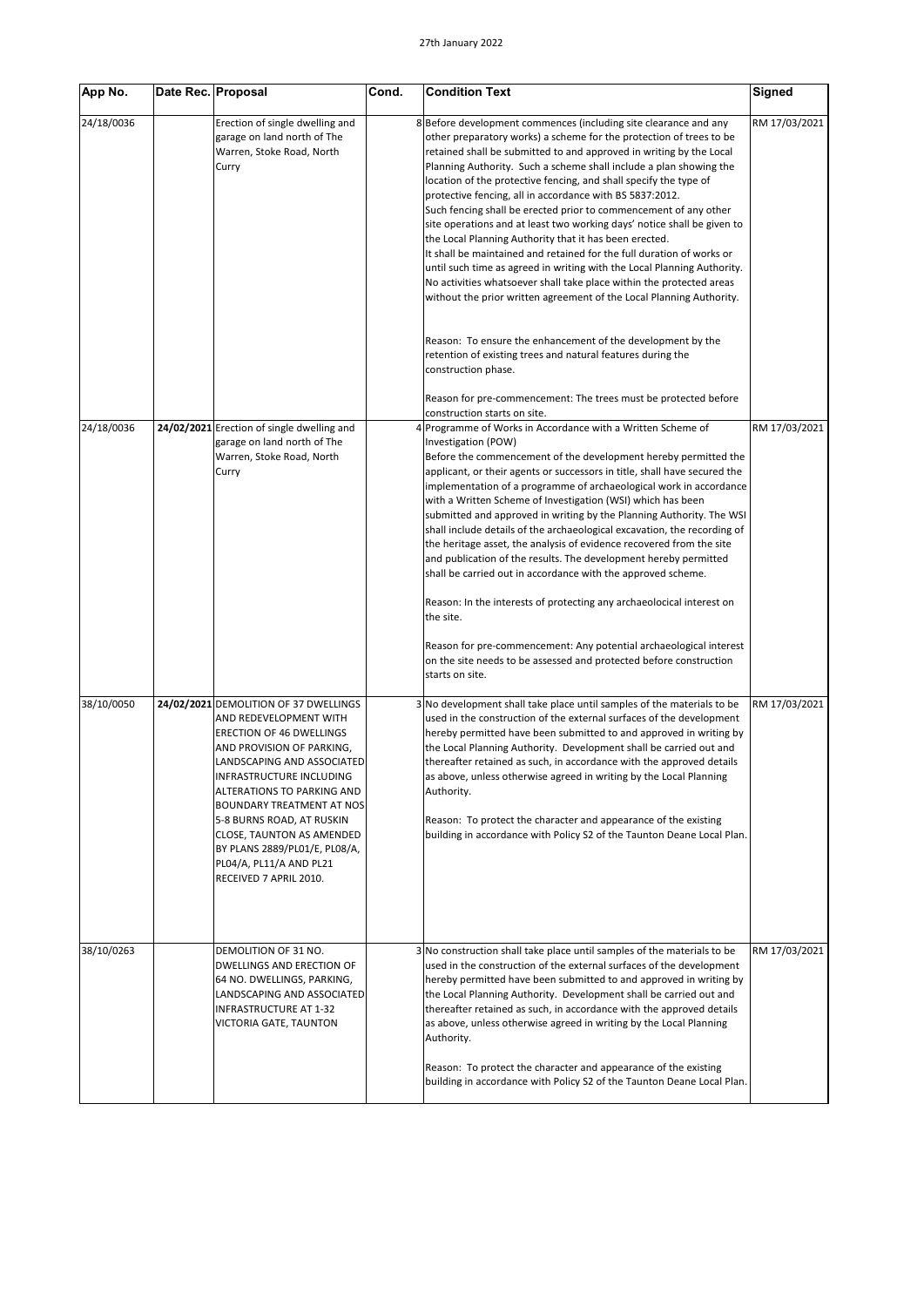| App No.    | Date Rec. Proposal |                                                                                                                                                                                                                                                                | Cond. | <b>Condition Text</b>                                                                                                                                                                                                                                                                                                                                                                                                                                                                                                                                                                                                                                                                                                                                                                                                                                                                                                                                                                                                                                                                                                                                                                                         | Signed        |
|------------|--------------------|----------------------------------------------------------------------------------------------------------------------------------------------------------------------------------------------------------------------------------------------------------------|-------|---------------------------------------------------------------------------------------------------------------------------------------------------------------------------------------------------------------------------------------------------------------------------------------------------------------------------------------------------------------------------------------------------------------------------------------------------------------------------------------------------------------------------------------------------------------------------------------------------------------------------------------------------------------------------------------------------------------------------------------------------------------------------------------------------------------------------------------------------------------------------------------------------------------------------------------------------------------------------------------------------------------------------------------------------------------------------------------------------------------------------------------------------------------------------------------------------------------|---------------|
| 26/20/0001 |                    | 19/01/2021 Demolition of agricultural<br>buildings and erection of 4 No.<br>detached residential dwellings<br>with garaging and associated<br>works at Perry Farm, East<br>Nynehead Road, Nynehead<br>(resubmission of 26/19/0014)                             |       | 7 No development shall commence unless a Construction Environmental<br>Management Plan has been submitted to and approved in writing by<br>the Local Planning Authority. The<br>works shall be carried out strictly in accordance with the approved<br>plan. The plan shall include:<br>• Construction vehicle movements;<br>• Construction operation hours;<br>• Construction vehicular routes to and from site;<br>• Construction delivery hours;<br>• Expected number of construction vehicles per day;<br>• Car parking for contractors;<br>• Specific measures to be adopted to mitigate construction impacts in<br>pursuance of<br>the Environmental Code of Construction Practice;<br>• A scheme to encourage the use of Public Transport amongst<br>contractors; and<br>• Measures to avoid traffic congestion impacting upon the Strategic<br>Road Network.<br>. On-site vehicle wheel washing facilities<br>Reason: In the interest of highway safety.<br>Reason for a pre-commencement condition: The condition is required<br>to avoid, minimise or mitigate the effects of the development on the<br>environment and the surrounding area and these measures must be                             | RM 07/04/2021 |
| 21/19/0017 |                    | 28/01/2021 Conversion of agricultural<br>building to 1 No. dwelling (Use<br>Class C3), change of use of land<br>to residential curtilage and<br>erection of garage building on<br>land at Bere Farm, Paloma<br>House, Holywell Lake Road,<br>Langford Budville |       | approved before the works commence.<br>3 No development shall take place until samples of the materials to be<br>used in the construction of the external surfaces of the development<br>hereby permitted have been submitted to and approved in writing by<br>the Local Planning Authority. Development shall be carried out and<br>thereafter retained as such, in accordance with the approved details<br>as above, unless otherwise agreed in writing by the Local Planning<br>Authority.                                                                                                                                                                                                                                                                                                                                                                                                                                                                                                                                                                                                                                                                                                                 | RM 07/04/2021 |
|            |                    |                                                                                                                                                                                                                                                                |       | Reason: To ensure that the proposed development does not harm the<br>character and appearance of the area in accordance with Policy DM1<br>of the Taunton Deane Core Strategy.                                                                                                                                                                                                                                                                                                                                                                                                                                                                                                                                                                                                                                                                                                                                                                                                                                                                                                                                                                                                                                |               |
| 08/18/0019 |                    | 03/06/2019 Erection of 21 No. dwellings<br>with associated roads, parking,<br>landscaping and site works at<br>Phase 3 Pyrland Fields, Cheddon<br>Road, Taunton                                                                                                |       | Provision shall be made within the site for the disposal of surface water<br>so as to prevent its discharge onto the highway, details of which shall<br>have been submitted to and approved in writing by the Local Planning<br>Authority. Such provision shall be installed before commencement and<br>thereafter maintained at all times.                                                                                                                                                                                                                                                                                                                                                                                                                                                                                                                                                                                                                                                                                                                                                                                                                                                                   | RM 11/05/2021 |
|            |                    |                                                                                                                                                                                                                                                                |       | Reason: In the interests of highway safety.                                                                                                                                                                                                                                                                                                                                                                                                                                                                                                                                                                                                                                                                                                                                                                                                                                                                                                                                                                                                                                                                                                                                                                   |               |
| 28/19/0007 |                    | 16/04/2021 Erection of 1 No. equestrian tied<br>dwelling, formation of access<br>drive and all weather winter<br>turn-out area with associated<br>works on land at Badger Livery<br>Yard, Thurlbear                                                            |       | 3 Prior to construction, a "lighting design for biodiversity" shall be<br>submitted to and approved in writing by the Local Planning Authority.<br>The design shall show how and where external lighting, including<br>amenity and security lighting, will be installed (including through the<br>provision of technical specifications) and where required, where SMART<br>anti-reflective glass is installed so that it can be clearly demonstrated<br>that areas to be lit or affected by light spill will not disturb or prevent bats<br>using their territory and or glazing causing harm to birds. All external<br>lighting and anti-reflective glass shall be installed in accordance with the<br>specifications and locations set out in the design, and these shall be<br>maintained thereafter in accordance with the design. Under no<br>circumstances should any other external lighting or glazing type be<br>installed without prior consent from the Local Planning Authority.<br>Reason: In the interests of the Favourable Conservation Status of<br>populations of European protected species; biodiversity generally and in<br>accordance with policy CP8 of the Taunton Deane Local Plan. | RM 11/05/2021 |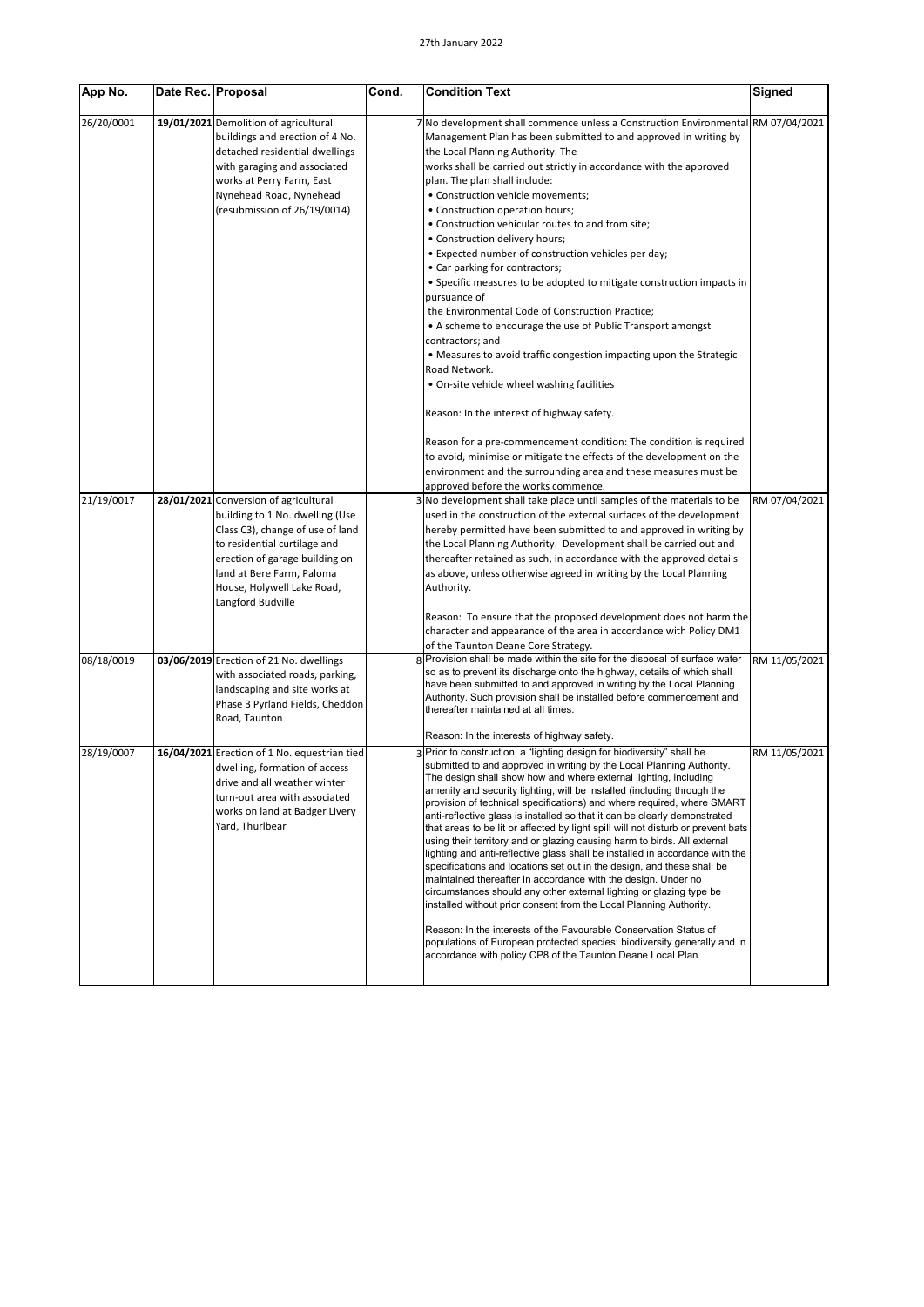| App No.    | Date Rec. Proposal |                                                                                                                                                                                                                                                                               | Cond. | <b>Condition Text</b>                                                                                                                                                                                                                                                                                                                                                                                                                                                                                                                                                                                                                                                                                                                                                                                                                                                                                                                                                                                                                                                                                                                                                                                                                                                                                                                                                                                                          | Signed      |
|------------|--------------------|-------------------------------------------------------------------------------------------------------------------------------------------------------------------------------------------------------------------------------------------------------------------------------|-------|--------------------------------------------------------------------------------------------------------------------------------------------------------------------------------------------------------------------------------------------------------------------------------------------------------------------------------------------------------------------------------------------------------------------------------------------------------------------------------------------------------------------------------------------------------------------------------------------------------------------------------------------------------------------------------------------------------------------------------------------------------------------------------------------------------------------------------------------------------------------------------------------------------------------------------------------------------------------------------------------------------------------------------------------------------------------------------------------------------------------------------------------------------------------------------------------------------------------------------------------------------------------------------------------------------------------------------------------------------------------------------------------------------------------------------|-------------|
| 38/19/0003 |                    | 05/05/2021 Redevelopment including the<br>erection of 22 no.<br>dwellinghouses with associated<br>access, parking and Local<br>Equipped Area for Play (LEAP) at<br>Fairwater Yard, Higher<br>Palmerston Road, Taunton                                                         |       | 14 The development hereby permitted shall not be commenced until details<br>of a strategy to protect bats, birds and reptiles has been submitted to<br>and approved in writing by the Local Planning Authority. The strategy<br>shall be based on the advice of EPS Ecology's Preliminary Ecological<br>report, dated October 2018 and include:<br>1. Details of protective measures to include method statements to avoid<br>impacts<br>on protected species during all stages of development;<br>2. Details of the timing of works to avoid periods of work when the<br>species could<br>be harmed by disturbance<br>3. Measures for the retention and replacement and enhancement of<br>places of<br>rest for bats and nesting birds<br>Once approved the works shall be implemented in accordance with the<br>approved details and timing of the works unless otherwise approved in<br>writing by the Local Planning Authority and thereafter the resting places<br>and agreed accesses for bats and birds shall be permanently<br>maintained. The development shall not be occupied until the scheme for<br>the maintenance and provision of the new bird and bat boxes and related<br>accesses have been fully implemented<br>Reason: To protect and accommodate wildlife.<br>Reason for pre-commencement condition: To ensure that any European<br>Protected Species are protected during the course of the development | RM 24/06/21 |
| 35/19/0017 |                    | 01/06/2021 Change of use of agricultural<br>building into 1 No. dwelling,<br>demolition of cattle shed,<br>erection of a bat barn, 1 No.<br>greenhouse and change of use<br>of the land from agricultural to<br>domestic at, Newhouse Farm,<br>Kittisford                     |       | 8 Works to the barn shall not in any circumstances commence unless the<br>Local Planning Authority has been provided with either:<br>a) a copy of the licence issued by Natural England pursuant to<br>Regulation 55 of The Conservation of Habitats and Species Regulations<br>2017 authorising the development to go ahead; or<br>b) a statement in writing from the licensed bat ecologist to the effect that<br>he/she does not consider that the specified development will require a<br>licence.<br>Reason: In the interests of the strict protection of European protected<br>species and in accordance with policy CP8 of the Taunton Deane Core<br>Strategy                                                                                                                                                                                                                                                                                                                                                                                                                                                                                                                                                                                                                                                                                                                                                           | RM 24/06/21 |
| 35/19/0017 |                    | 01/06/2021 Change of use of agricultural<br>building into 1 No. dwelling,<br>demolition of cattle shed,<br>erection of a bat barn, 1 No.<br>greenhouse and change of use<br>of the land from agricultural to<br>domestic at, Newhouse Farm,<br>Kittisford                     |       | 9 Works will not commence until:<br>a. Construction operatives have been inducted by a licensed bat<br>ecologist to make them aware of the possible presence of bats, their<br>legal protection and of working practices to avoid harming bats. Written<br>confirmation of the induction will be submitted to the Local Planning<br>Authority by the licensed bat ecologist within one week of the toolbox<br>talk<br>b. An 1FF Schwegler bat box to provide a suitable alternative roosting<br>location, to accommodate any discovered bat(s), will be hung on a<br>suitable tree or building on or adjacent to the site at a minimum height of<br>4 metres as directed by a licensed bat ecologist. Any such box will be<br>maintained in-situ thereafter. Photographs showing their installation will<br>be submitted to the Local Planning Authority<br>c. Works potentially affecting bats will then proceed under the<br>supervision of the licensed bat ecologist<br>Reason: A pre-commencement condition in to ensure the strict<br>protection of European protected species and in accordance with policy<br>CP8 of the Taunton Deane Core Strategy                                                                                                                                                                                                                                                                   | RM 24/06/21 |
| 43/19/0106 |                    | Application for approval of<br>reserved matters following<br>outline application 43/14/0130<br>for the erection of 190 No.<br>dwellings, formation of<br>pedestrian and cycle routes,<br>public open space and<br>associated works for Phase 3 at<br>Jurston Farm, Wellington |       | Before development commences (including site clearance and any other<br>preparatory works) a scheme for the protection of trees to be retained<br>shall be submitted to and approved in writing by the Local Planning<br>Authority. Such a scheme shall include a plan showing the location of<br>the protective fencing, and shall specify the type of protective fencing, all<br>in accordance with BS 5837:2012.<br>Such fencing shall be erected prior to commencement of any other site<br>operations and at least two working days' notice shall be given to the<br>Local Planning Authority that it has been erected.<br>It shall be maintained and retained for the full duration of works or until<br>such time as agreed in writing with the Local Planning Authority. No<br>activities whatsoever shall take place within the protected areas without<br>the prior written agreement of the Local Planning Authority.<br>Reason: To ensure the enhancement of the development by the<br>retention of existing trees and natural features during the construction<br>phase.<br>Reason for pre-commencement- To ensure that provisions are in place<br>before work starts.                                                                                                                                                                                                                                            | RM08/07/21  |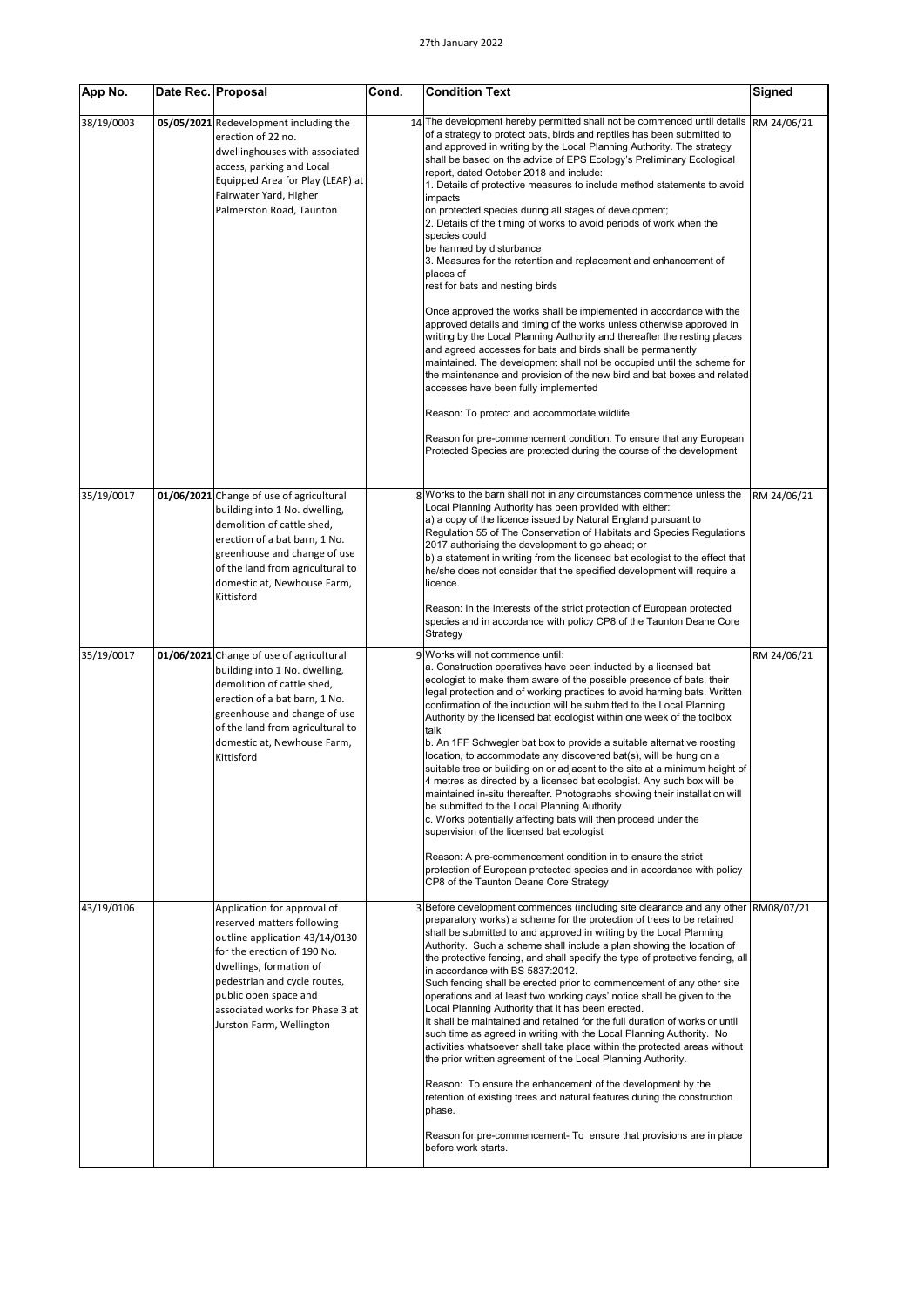| App No.    | Date Rec. Proposal |                                                                                                                                                                                                                                                                               | Cond. | <b>Condition Text</b>                                                                                                                                                                                                                                                                                                                                                                                                                                                                                                                                                                                                                                                                                                                                                                                                                                                                                                                                                                                                                                                                                                                                                                                                                                                                                                                                                                                                                                          | <b>Signed</b> |
|------------|--------------------|-------------------------------------------------------------------------------------------------------------------------------------------------------------------------------------------------------------------------------------------------------------------------------|-------|----------------------------------------------------------------------------------------------------------------------------------------------------------------------------------------------------------------------------------------------------------------------------------------------------------------------------------------------------------------------------------------------------------------------------------------------------------------------------------------------------------------------------------------------------------------------------------------------------------------------------------------------------------------------------------------------------------------------------------------------------------------------------------------------------------------------------------------------------------------------------------------------------------------------------------------------------------------------------------------------------------------------------------------------------------------------------------------------------------------------------------------------------------------------------------------------------------------------------------------------------------------------------------------------------------------------------------------------------------------------------------------------------------------------------------------------------------------|---------------|
| 43/15/0006 |                    | 21/07/2021 DEMOLITION OF MILL BUILDING<br>AND ERECTION OF 8 No<br>DWELLINGS WITH ASSOCIATED<br>ACCESS AND LANDSCAPING AT<br>HAYMANS MILL, PAYTON ROAD,<br>WESTFORD, WELLINGTON<br>(REVISED SCHEME TO<br>43/14/0053)                                                           |       | 10 <sup>The development hereby permitted shall not be commenced until details</sup><br>of a strategy to protect wildlife has been submitted to and approved in<br>writing by the Local Planning Authority. The strategy shall be based on<br>the advice of Acorn Ecology's submitted reports, dated May/June 2013<br>and July/August 2013, and include:<br>1. Details of protective measures to include method statements to avoid<br>impacts on protected species during all stages of development;<br>2. Details of the timing of works to avoid periods of work when the<br>species could be harmed by disturbance<br>3. Measures for the retention and replacement and enhancement of<br>places of rest for the species<br>4. Arrangements to secure the presence of a licensed bat worker to be<br>present on site to monitor the demolition<br>Once approved the works shall be implemented in accordance with the<br>approved details and timing of the works unless otherwise approved in<br>writing by the Local Planning Authority and thereafter the resting places<br>and agreed accesses for bats and sparrows shall be permanently<br>maintained. The development shall not be occupied until the scheme for<br>the maintenance and provision of the new bat tubes and sparrow<br>terraces and related accesses have been fully implemented.<br>Reason: To protect and accommodate bats, nesting birds and reptiles                              | RM 29/07/21   |
| 43/19/0106 |                    | Application for approval of<br>reserved matters following<br>outline application 43/14/0130<br>for the erection of 190 No.<br>dwellings, formation of<br>pedestrian and cycle routes,<br>public open space and<br>associated works for Phase 3 at<br>Jurston Farm, Wellington |       | 5 No development shall commence unless a Construction Environmental<br>Management Plan has been submitted to and approved in writing by the<br>Local Planning authority . The works shall be carried out strictly in<br>accordance with the approved plan. The plan shall include:-<br>Construction vehicle movements<br>Construction operation hours<br>Construction vehicle routes to and from site including a map showing<br>the route<br>Construction delivery hours<br>All construction deliveries being made off highway<br>On-site turning facility for delivery vehicles and egress onto highway<br>only with guidance of a trained banksman<br>Expected number of construction vehicles per day<br>All contractor vehicle parking being accommodate off highway including<br>a plan showing the onsite parking arrangements<br>Specific measures to be adopted to mitigate construction impacts in<br>pursuance of the Environmental Code of Construction Practice<br>A scheme to encourage the use of Public Transport amongst<br>contractors<br>On-site vehicle wheel washing facilities and the regular use of a road<br>sweeper for local highways.<br>Reason:- To ensure that construction traffic does not result in a<br>nuisance to other highway users in accordance with Core Strategy<br>Policies CP6 Transport & Accessibility, DM1.<br>Reason for pre-Commencement : To ensure that the measures are in<br>place prior to work starting | RM 29/07/21   |
| 43/20/0059 |                    | 20/07/2021 Variation of Condition No. 01<br>(approved plans for<br>amendments to the approved<br>layout) of application<br>43/19/0075 on land west of<br>Bagley Road, North of the A38<br>and South/East of Exeter Road,<br>Wellington                                        |       | 4 Before development commences (including site clearance and any other RM 29/07/21<br>preparatory works) a scheme for the protection of trees to be retained<br>shall be submitted to and approved in writing by the Local Planning<br>Authority. Such a scheme shall include a plan showing the location of<br>the protective fencing, and shall specify the type of protective fencing, all<br>in accordance with BS 5837:2012.<br>Such fencing shall be erected prior to commencement of any other site<br>operations and at least two working days' notice shall be given to the<br>Local Planning Authority that it has been erected.<br>It shall be maintained and retained for the full duration of works or until<br>such time as agreed in writing with the Local Planning Authority. No<br>activities whatsoever shall take place within the protected areas without<br>the prior written agreement of the Local Planning Authority.<br>Reason: To ensure the enhancement of the development by the<br>retention of existing trees and natural features during the construction<br>phase.<br>Reason for pre-commencement: To ensure that provisions are in place<br>before work starts.                                                                                                                                                                                                                                                              |               |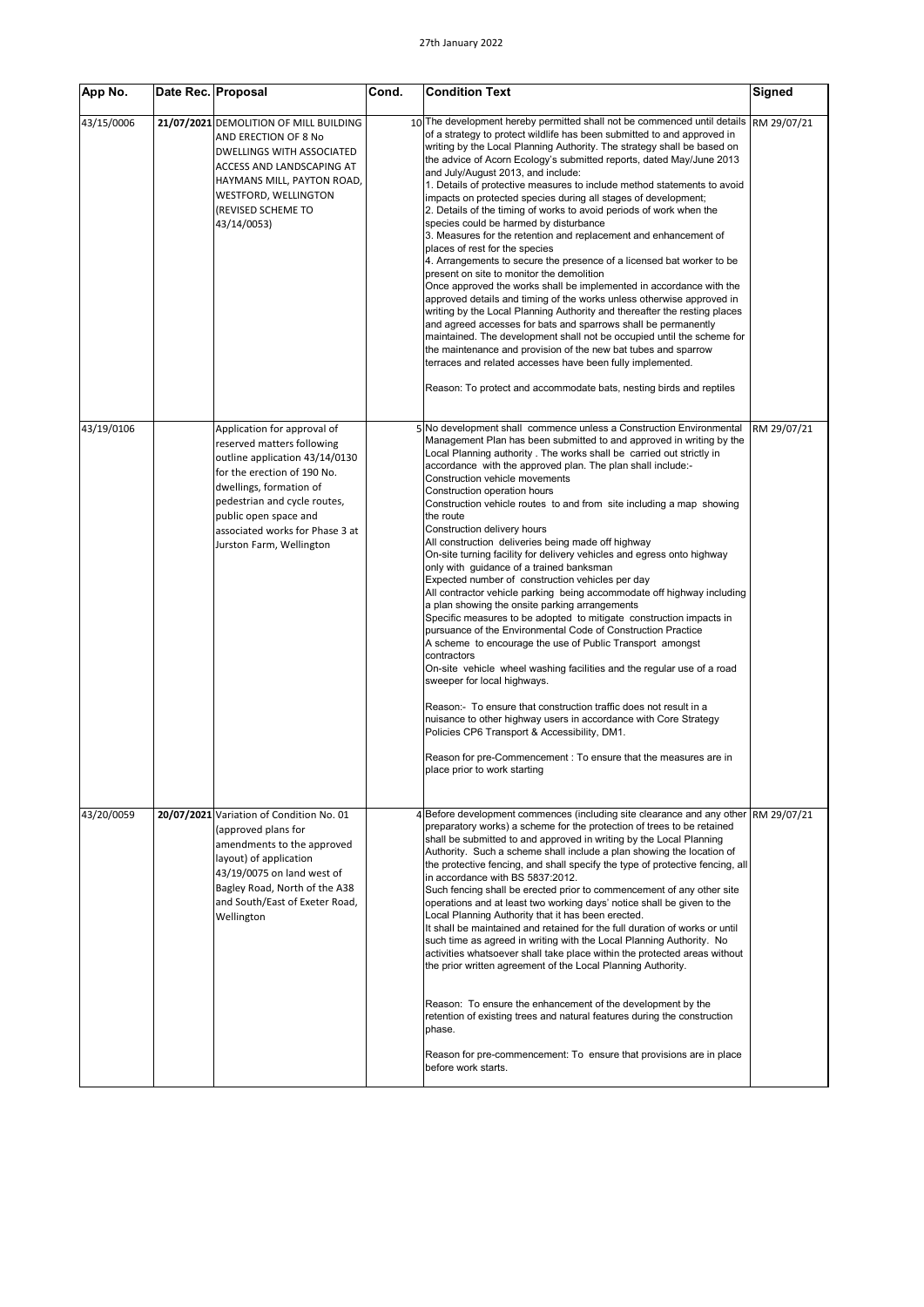| App No.    |            | Date Rec. Proposal                                                                                                                                                                                                                                                                                                                                                                                                                                                                                                                                       | Cond. | <b>Condition Text</b>                                                                                                                                                                                                                                                                                                                                                                                                                                                                                                                                                                                                                                                                                                                                                                                                                                                                                                                                                                                                                                                                                                                                                                       | <b>Signed</b> |
|------------|------------|----------------------------------------------------------------------------------------------------------------------------------------------------------------------------------------------------------------------------------------------------------------------------------------------------------------------------------------------------------------------------------------------------------------------------------------------------------------------------------------------------------------------------------------------------------|-------|---------------------------------------------------------------------------------------------------------------------------------------------------------------------------------------------------------------------------------------------------------------------------------------------------------------------------------------------------------------------------------------------------------------------------------------------------------------------------------------------------------------------------------------------------------------------------------------------------------------------------------------------------------------------------------------------------------------------------------------------------------------------------------------------------------------------------------------------------------------------------------------------------------------------------------------------------------------------------------------------------------------------------------------------------------------------------------------------------------------------------------------------------------------------------------------------|---------------|
| 43/18/0097 |            | 26/05/2020 Demolition of buildings and<br>replacement of with rebuild and<br>extension of 3 Cornhill to create<br>4No. flats, erection of 34No.<br>dwellings and conversion of 4 -<br>6 Cornhill into 4No. dwellings<br>with associated access roads,<br>car parking, landscaping and<br>associated works on land to the<br>north of Fore Street, Wellington                                                                                                                                                                                             |       | 6 Provision shall be made within the site for the disposal of surface water<br>so as to prevent its discharge onto the highway, details of which shall<br>have been submitted to and approved in writing by the Local Planning<br>Authority. Such provision shall be installed before commencement and<br>thereafter maintained at all times.<br>Reason: In the interests of highway safety.                                                                                                                                                                                                                                                                                                                                                                                                                                                                                                                                                                                                                                                                                                                                                                                                | RM 15/09/21   |
| 38/19/0003 |            | 04/05/2021 Redevelopment including the<br>erection of 22 no.<br>dwellinghouses with associated<br>access, parking and Local<br>Equipped Area for Play (LEAP) at<br>Fairwater Yard, Higher<br>Palmerston Road, Taunton                                                                                                                                                                                                                                                                                                                                    |       | 6 The applicant shall ensure that all vehicles leaving the site are in such<br>condition as not to emit dust or deposit mud, slurry or other debris on the<br>highway. In particular (but without prejudice to the foregoing), efficient<br>means shall be installed, maintained and employed for cleaning the<br>wheels of all lorries leaving the site, details of which shall have been<br>agreed in advance in writing by the Local Planning Authority and fully<br>implemented prior to commencement, and thereafter maintained until the<br>use of the site discontinues.<br>Reason: In the interests of highway safety.                                                                                                                                                                                                                                                                                                                                                                                                                                                                                                                                                              | rm 15/09/21   |
| 38/19/0003 | 04/05/2021 | """Redevelopment including the<br>erection of 22 no.<br>dwellinghouses with associated<br>access, parking and Local<br>Equipped Area for Play (LEAP) at<br>Fairwater Yard, Higher<br>Palmerston Road, Taunton<br>88 B B                                                                                                                                                                                                                                                                                                                                  |       | The proposed estate road, footways, footpath, tactile paving, verges,<br>junctions, street lighting, sewers, drains, retaining walls, service routes,<br>surface water outfall, vehicle overhang margins, embankments, visibility<br>splays, accesses, carriageway gradients, drive gradients, car,<br>motorcycle and cycle parking, (where applicable) shall be constructed<br>and laid out in accordance with details to be approved by the Local<br>Planning Authority in writing before their construction begins. For this<br>purpose, plans and sections, indicating as appropriate, the design,<br>layout, levels, gradients, materials and method of construction shall be<br>submitted to the Local Planning Authority.<br>Reason: In the interests of highway safety                                                                                                                                                                                                                                                                                                                                                                                                              | RM 04/10/21   |
| 38/19/0033 | 04/05/2021 | """""""Redevelopment including<br>the erection of 22 no.<br>dwellinghouses with associated<br>access, parking and Local<br>Equipped Area for Play (LEAP) at<br>Fairwater Yard, Higher<br>Palmerston Road, Taunton<br>,,,,,,,,,,,                                                                                                                                                                                                                                                                                                                         |       | 11 No development shall commence unless a Construction Environmental<br>Management Plan has been submitted to and approved in writing by the<br>Local Planning Authority. The works shall be carried out strictly in<br>accordance with the approved plan. The plan shall include:<br>Construction vehicle movements;<br>Construction operation hours;<br>Construction vehicular routes to and from site;<br>Construction delivery hours;<br>Expected number of construction vehicles per day;<br>Car parking for contractors;<br>Specific measures to be adopted to mitigate construction impacts in<br>pursuance of the Environmental Code of Construction Practice;<br>• A scheme to encourage the use of Public Transport amongst<br>contactors; and<br>• Measures to avoid traffic congestion impacting upon the Strategic<br>Road<br>Network.<br>Reason: To minmise the disturbance from the development on the<br>amenities on the surrounidng area and in the interests of highway safety.<br>A pre-commencement condition is required to ensure that the measures<br>to limit impact from construction traffic on the highway network are<br>agreed prior to any works commencing. | RM 04/10/21   |
| 07/20/0011 |            | Change of use of land and<br>buildings from<br>equestrian/agricultural use to a<br>camping site with the buildings<br>providing facilities incidental to<br>the holiday use and also for the<br>use of holding up to 8 No.<br>events per year<br>(weddings/family parties) with<br>erection of extension to<br>building, formation of<br>footbridge over leat and<br>installation of foul drainage at<br>Mill House Equestrian Centre,<br>Hele Road, Bradford On Tone<br>(resubmission of 07/19/0011)<br>(retention of part works already<br>undertaken) |       | 6 Before the development hereby permitted is commenced the existing<br>access shall be modified to incorporate the following:<br>The access over the first 20 metres of its length, as measured from the<br>edge of the adjoining carriageway, shall be properly consolidated and<br>surfaced (not loose stone or gravel).<br>The access over the first 20 metres shall be widened to no less than<br>5.5m in width to allow larger delivery vehicles attending the site to do so<br>without over-running the highway verges.<br>The above shall be provided in accordance with details which shall have<br>been submitted to and approved in writing by the Local Planning<br>Authority. Once constructed the access shall thereafter be maintained in<br>that condition at all times.<br>Reason: In the interests of highway amenity.<br>Pre -commencement reason: to ensure that the access is safe prior to<br>the commencement of use.                                                                                                                                                                                                                                                 | RM 29/10/21   |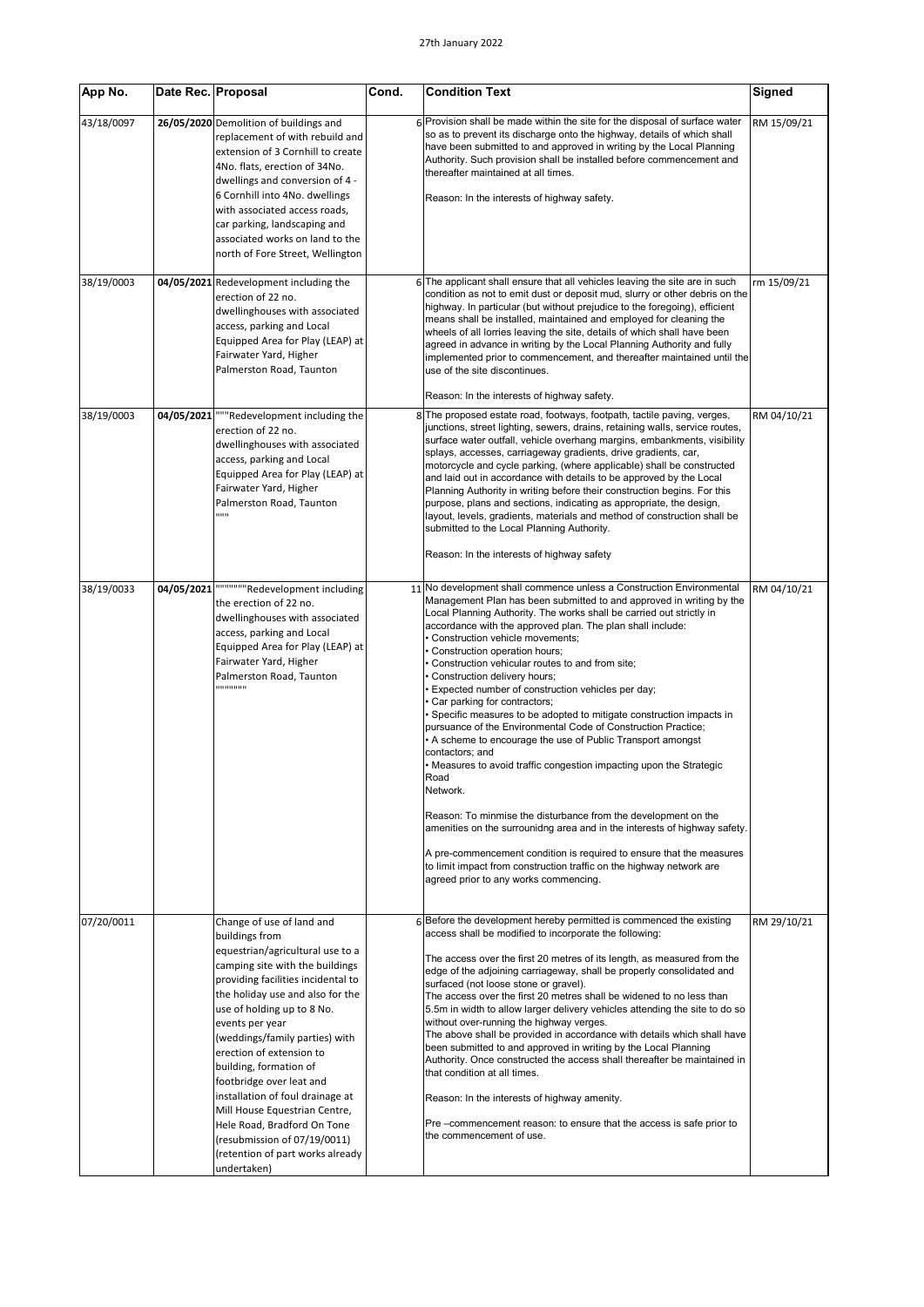| App No.    | Date Rec. Proposal                                                                                                                                                                                                                                                                                                                                                         | Cond. | <b>Condition Text</b>                                                                                                                                                                                                                                                                                                                                                                                                                                                                                                                                                                                                                                                                                                                                                                                                                                                                                                                                                                                                                                                                                                                                                                                                                                                                                                                                                                                                                                                                                                                                                                                                                                                                                                                                                                                                                                                                                                                                                                                                                                                                                                                                                                                                                | Signed      |
|------------|----------------------------------------------------------------------------------------------------------------------------------------------------------------------------------------------------------------------------------------------------------------------------------------------------------------------------------------------------------------------------|-------|--------------------------------------------------------------------------------------------------------------------------------------------------------------------------------------------------------------------------------------------------------------------------------------------------------------------------------------------------------------------------------------------------------------------------------------------------------------------------------------------------------------------------------------------------------------------------------------------------------------------------------------------------------------------------------------------------------------------------------------------------------------------------------------------------------------------------------------------------------------------------------------------------------------------------------------------------------------------------------------------------------------------------------------------------------------------------------------------------------------------------------------------------------------------------------------------------------------------------------------------------------------------------------------------------------------------------------------------------------------------------------------------------------------------------------------------------------------------------------------------------------------------------------------------------------------------------------------------------------------------------------------------------------------------------------------------------------------------------------------------------------------------------------------------------------------------------------------------------------------------------------------------------------------------------------------------------------------------------------------------------------------------------------------------------------------------------------------------------------------------------------------------------------------------------------------------------------------------------------------|-------------|
| 06/19/0048 | 29/06/2021 Erection of 20 No. dwellings<br>with associated infrastructure at<br>The Paddocks, Bishops Lydeard                                                                                                                                                                                                                                                              |       | 8 The applicant shall ensure that all vehicles leaving the site are in such<br>condition as not to emit dust or deposit mud, slurry or other debris on the<br>highway. In particular (but without prejudice to the foregoing), efficient<br>means shall be installed, maintained and employed for cleaning the<br>wheels of all lorries leaving the site, details of which shall have been<br>agreed in advance in writing by the Local Planning Authority and fully<br>implemented prior to commencement of the construction phase, and<br>thereafter maintained until the construction phase ceases.<br>Reason: In the interest of highway safety.                                                                                                                                                                                                                                                                                                                                                                                                                                                                                                                                                                                                                                                                                                                                                                                                                                                                                                                                                                                                                                                                                                                                                                                                                                                                                                                                                                                                                                                                                                                                                                                 | RM 29/10/21 |
| 43/17/0002 | 25/06/2021 Outline Application with all<br>matters reserved, except for<br>means of access, for the<br>erection of up to 205 dwellings<br>and up to 60 apartments with<br>care (Class C2), with public open<br>space, landscaping, sustainable<br>drainage system and vehicular<br>access points from Exeter Road<br>on land to the west of Bagley<br>Road, Rockwell Green |       | 13 Jo In future, please go into the appeal decision and copy and paste<br>the condition No development shall take place until a full landscape<br>planting scheme has been submitted to and approved, in writing, by<br>the local planning authority. This should include the retention of<br>boundary habitats including hedgerows, tree lines, scrub, grassland<br>and individual trees where possible, with buffers and open space to<br>provide continuous green corridors.                                                                                                                                                                                                                                                                                                                                                                                                                                                                                                                                                                                                                                                                                                                                                                                                                                                                                                                                                                                                                                                                                                                                                                                                                                                                                                                                                                                                                                                                                                                                                                                                                                                                                                                                                      | RM 29/10/21 |
| 43/17/0002 | Outline Application with all<br>matters reserved, except for<br>means of access, for the<br>erection of up to 205 dwellings<br>and up to 60 apartments with<br>care (Class C2), with public open<br>space, landscaping, sustainable<br>drainage system and vehicular<br>access points from Exeter Road<br>on land to the west of Bagley<br>Road, Rockwell Green            |       | 5 No development shall be commenced until details of the surface water<br>drainage scheme based on sustainable drainage principles together with<br>a programme of implementation and maintenance for the lifetime of the<br>development have been submitted to and approved in writing by the<br>Local Planning Authority. The drainage strategy shall ensure that surface<br>water runoff post development is attenuated on site and discharged at a<br>rate and volume no greater than greenfield runoff rates and volumes.<br>Such works shall be carried out in accordance with the approved details.<br>These details shall include: -<br>□ Information of maintenance of drainage systems during construction of<br>this and any other subsequent phases.<br>$\Box$ Information about the design storm period and intensity, discharge<br>rates and volumes (both pre and post development), temporary storage<br>facilities, means of access for maintenance (6 metres minimum), the<br>methods employed to delay and control surface water discharged from<br>the site, and the measures taken to prevent flooding and pollution of the<br>receiving groundwater and/or surface waters<br>□ Any works required off site to ensure adequate discharge of surface<br>water without causing flooding or pollution (which should include<br>Appeal Decision APP/D3315/W/17/3179264<br>https://www.gov.uk/planning-inspectorate 9<br>refurbishment of existing culverts and headwalls or removal of unused<br>culverts).<br>$\Box$ Flood water exceedance routes both on and off site. No part of the site<br>must be allowed to flood during any storm up to and including the 1 in 30<br>event, flooding during storm events in excess of this including the 1 in<br>100yr (plus 40% allowance for climate change) must be controlled within<br>the designed exceedance routes demonstrated to prevent flooding or<br>damage to properties.<br>$\Box$ A management and maintenance plan for the lifetime of the<br>development which shall include the arrangements for adoption by an<br>appropriate public body or statutory undertaker, management company<br>or maintenance by a Residents' Management Company and Lor any | RM 30/11/21 |
| 43/19/0075 | 18/02/2020 Approval of reserved matters<br>following outline application<br>43/17/0002 for the erection of<br>205 dwellings with public open<br>space, landscaping, drainage<br>and associated and ancillary<br>development on land to the<br>west of Bagley Road, Rockwell<br>Green, Wellington                                                                           |       | 5 The proposed estate roads, footways, footpaths, tactile paving, verges,<br>junctions, street lighting, sewers, drains, retaining walls, service routes,<br>surface water outfall, vehicle overhand margins, embankments,<br>visibility splays, accesses, carriageway gradients, dive gradients, car,<br>motorcycle and cycle parking, and street furniture shall be constricted<br>and laid out in accordance with details to be approved by the Local<br>Planning Authority in writing before their construction begins. For this<br>purpose, plans and sections, indicating as appropriate, the design,<br>levels, gradients, materials and methods of construction shall be<br>submitted to and approved the Local Planning Authority prior to<br>commencement.<br>Reason:- To ensure that satisfactory highways and footpaths are<br>provided.                                                                                                                                                                                                                                                                                                                                                                                                                                                                                                                                                                                                                                                                                                                                                                                                                                                                                                                                                                                                                                                                                                                                                                                                                                                                                                                                                                                 | RM 17/11/21 |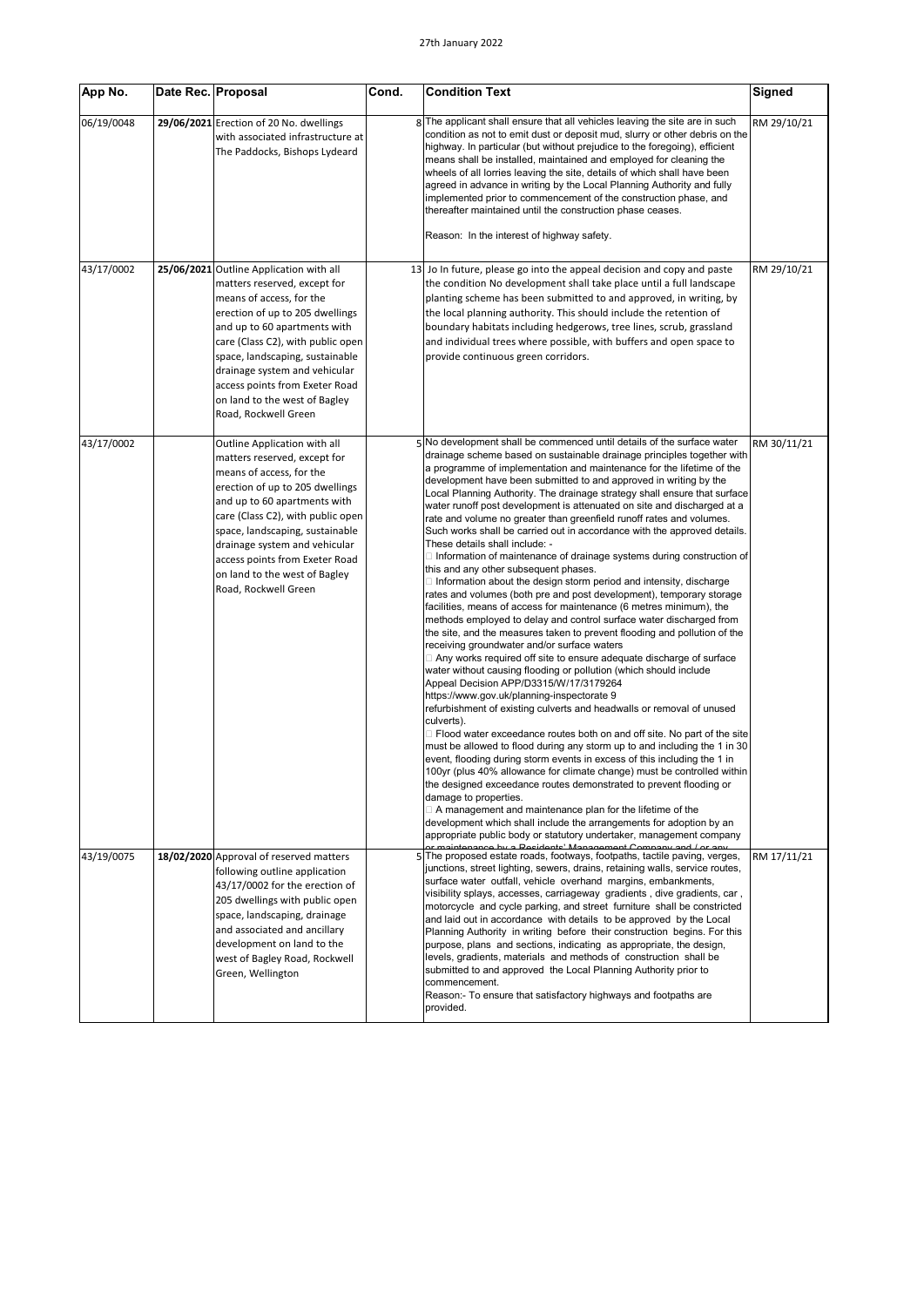| App No.    | Date Rec. Proposal |                                                                                                                                                                                                                                                                          | Cond. | <b>Condition Text</b>                                                                                                                                                                                                                                                                                                                                                                                                                                                                                                                                                                                                                                                                                                                                                                                                                                                                                                                                                                                                                                                                                                                                                                                                                                                                                                                                                                                                                                                                                          | Signed        |
|------------|--------------------|--------------------------------------------------------------------------------------------------------------------------------------------------------------------------------------------------------------------------------------------------------------------------|-------|----------------------------------------------------------------------------------------------------------------------------------------------------------------------------------------------------------------------------------------------------------------------------------------------------------------------------------------------------------------------------------------------------------------------------------------------------------------------------------------------------------------------------------------------------------------------------------------------------------------------------------------------------------------------------------------------------------------------------------------------------------------------------------------------------------------------------------------------------------------------------------------------------------------------------------------------------------------------------------------------------------------------------------------------------------------------------------------------------------------------------------------------------------------------------------------------------------------------------------------------------------------------------------------------------------------------------------------------------------------------------------------------------------------------------------------------------------------------------------------------------------------|---------------|
| 43/18/0065 |                    | 27/07/2021 Erection of 23 No. dwellings<br>including 5 affordable units with<br>vehicular access, public open<br>space, landscaping and<br>associated works on land off<br>Taunton Road, Wellington as<br>amended by revised Flood Risk<br>Assessment and revised plans. |       | 6 The proposed estate roads, footways, footpaths, tactile paving,<br>cycleways, bus stops/bus lay-bys, verges, junctions, street lighting,<br>sewers, drains, retaining walls, service routes, surface water outfall,<br>vehicle overhang margins, embankments, visibility splays, accesses,<br>carriageway gradients, drive gradients, car, motorcycle and cycle<br>parking, and street furniture shall be<br>constructed and laid out in accordance with details to be approved by<br>the Local Planning Authority in writing before their construction begins.<br>For this purpose, plans and sections, indicating as appropriate, the<br>design, layout, levels, gradients, materials and method of construction<br>shall be submitted to the Local Planning Authority. The proposed roads,<br>including footpaths and turning spaces where applicable, shall be<br>constructed in such a manner as to ensure that each dwelling before it is<br>occupied shall be served by a properly consolidated and surfaced<br>footpath and carriageway to at least base course level between the<br>dwelling and existing highway. The final surface dressing for the roads<br>and footpaths shall be applied within 3 months of the occupation of the<br>final dwelling.<br>Reason: To ensure that adequate facilities exist for the traffic likely to be<br>attracted to the site.                                                                                                                                | RM 30/11/21   |
| 48/18/0055 |                    | Erection of 4 No. detached<br>dwellings with associated works<br>on land to the south of The<br>Coach House, Sidbrook, West<br>Monkton                                                                                                                                   |       | Prior to construction, a "lighting design for bats" shall be submitted to<br>and approved in writing by the local planning authority. The design shall<br>show how and where external lighting will be installed (including through<br>the provision of technical specifications) so that it can be clearly<br>demonstrated that areas to be lit will not disturb or prevent bats using<br>their territory. All external lighting shall be installed in accordance with<br>the specifications and locations set out in the design, and these shall be<br>maintained thereafter in accordance with the design. Under no<br>circumstances should any other external lighting be installed without<br>prior consent in writing from the local planning authority. Reason : to<br>prevent the disturbance of bats.                                                                                                                                                                                                                                                                                                                                                                                                                                                                                                                                                                                                                                                                                                 | RM 09/12/21   |
| 48/18/0055 |                    | 01/12/2021 Erection of 4 No. detached<br>dwellings with associated works<br>on land to the south of The<br>Coach House, Sidbrook, West<br>Monkton                                                                                                                        |       | Before development commences (including site clearance and any other RM 09/12/2021<br>preparatory works) a scheme for the protection of trees to be retained<br>shall be submitted to and approved in writing by the Local Planning<br>Authority. Such a scheme shall include a plan showing the location of<br>the protective fencing, and shall specify the type of protective fencing, all<br>in accordance with BS 5837:2012.<br>Such fencing shall be erected prior to commencement of any other site<br>operations and at least two working days' notice shall be given to the<br>Local Planning Authority that it has been erected.<br>It shall be maintained and retained for the full duration of works or until<br>such time as agreed in writing with the Local Planning Authority. No<br>activities whatsoever shall take place within the protected areas without<br>the prior written agreement of the Local Planning Authority.<br>Reason: To ensure the enhancement of the development by the<br>retention of existing trees and natural features during the construction<br>phase.                                                                                                                                                                                                                                                                                                                                                                                                            |               |
| 43/18/0065 |                    | 28/09/2021 Erection of 23 No. dwellings<br>including 5 affordable units with<br>vehicular access, public open<br>space, landscaping and<br>associated works on land off<br>Taunton Road, Wellington as<br>amended by revised Flood Risk<br>Assessment and revised plans. |       | Reason for pre-commencement: To ensure that tree protection<br>measures are agreed prior to development commencing on site.<br>6 The proposed estate roads, footways, footpaths, tactile paving,<br>cycleways, bus stops/bus lay-bys, verges, junctions, street lighting,<br>sewers, drains, retaining walls, service routes, surface water outfall,<br>vehicle overhang margins, embankments, visibility splays, accesses,<br>carriageway gradients, drive gradients, car, motorcycle and cycle<br>parking, and street furniture shall be<br>constructed and laid out in accordance with details to be approved by<br>the Local Planning Authority in writing before their construction begins.<br>For this purpose, plans and sections, indicating as appropriate, the<br>design, layout, levels, gradients, materials and method of construction<br>shall be submitted to the Local Planning Authority. The proposed roads,<br>including footpaths and turning spaces where applicable, shall be<br>constructed in such a manner as to ensure that each dwelling before it is<br>occupied shall be served by a properly consolidated and surfaced<br>footpath and carriageway to at least base course level between the<br>dwelling and existing highway. The final surface dressing for the roads<br>and footpaths shall be applied within 3 months of the occupation of the<br>final dwelling.<br>Reason: To ensure that adequate facilities exist for the traffic likely to be<br>attracted to the site. | RM 09/12/2021 |